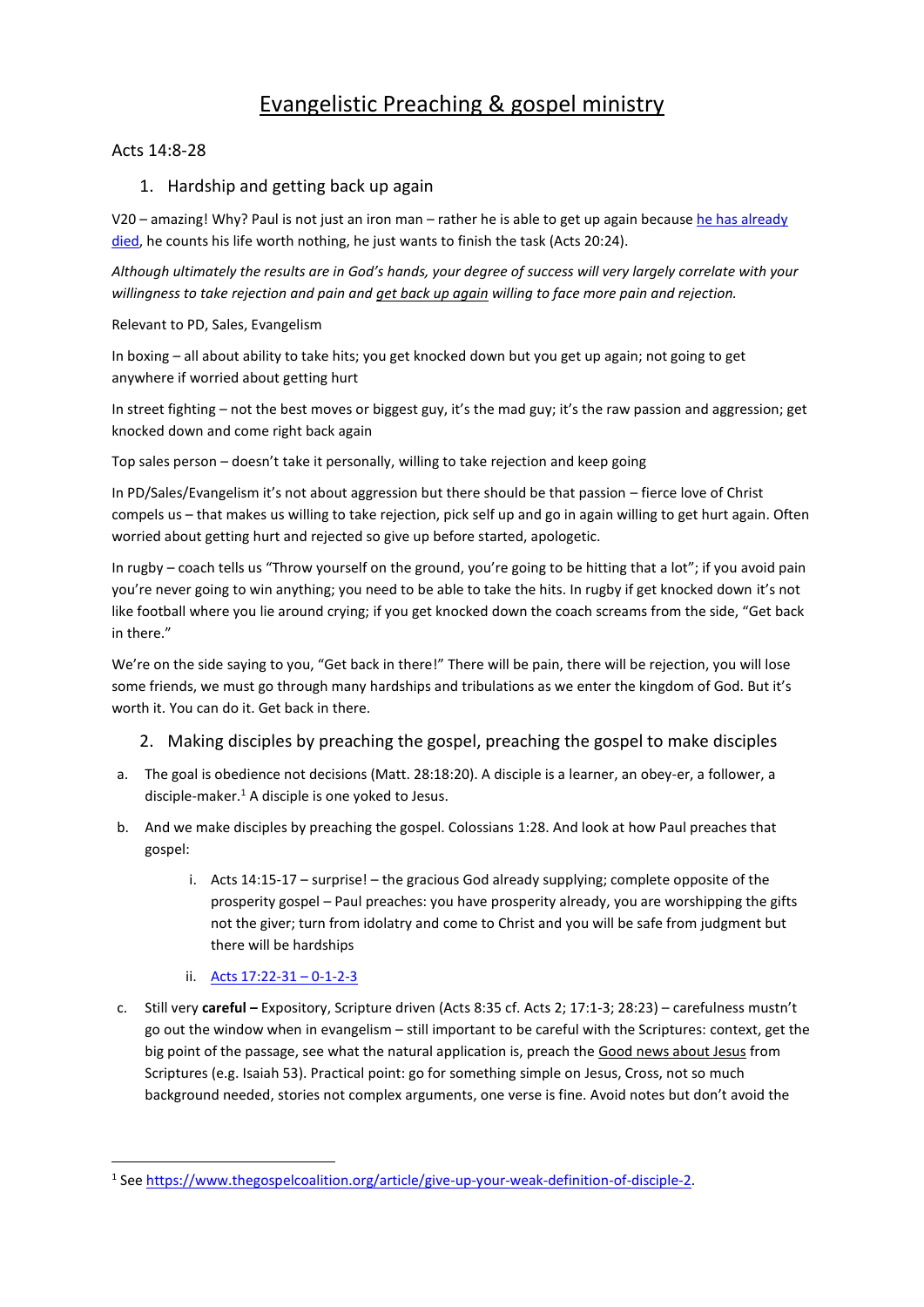Bible. Very easy to get carried away, wander off from the big idea of the passage and from Jesus and start making wild unbiblical promises.

- d. Totally **Christ-centred.** Focus to be on the Cross of Christ (John 12:32). Wooing like John the Baptist (John 3:25-30): People are going away from John – he is really happy about that – he is happy when people leave his church... as long as they go down the road to Jesus. Points away from self to Jesus – v26 (cf. 1:7- $8,15,29$ ) – v30 Driven by joy – v29 – loves hear the bridegroom's voice + his joy goes even higher when other people go to the bridegroom. Put that together – he is the friend of the bridegroom introducing the bride to the bridegroom. Richard Sibbes – "woo for Christ, and open the riches, beauty, honour, and all that is lovely in him." We want evangelistic preaching that is full of Jesus. When 'altar call' at end when no mention of Christ – what Christ am I accepting? What content about Christ – not just bland statements – he's wonderful, he's faithful – tell me what he's done, what he's said, tell me stories about him. Extra **clear.** Get it very simple – takes a lot of study – don't need oratory. Work hard on the packaging – introductions. Don't assume anything, Fill in gaps, no jargon. E.g. instead of 'salvation' talk about being 'rescued'.
- e. Get it very **cutting**. Law then Gospel. Urgency. Eternal perspective. "I stand vigilantly on the precipice of eternity speaking to people who this week could go over the edge whether they are ready to or not. I will be called to account for what I say there." (John Piper) "Preach as a dying man to dying men" Richard Baxter. Or e.g. the Rwandan preacher found preaching amidst the slaughter of the genocide.<sup>2</sup> What would you preach if you knew that you and your congregation would soon to face the machete? There should be a right urgency and seriousness. Give a next step, or range of next steps – use the language of the passage (e.g. confess over head of the lamb) – and link up with follow up. Pray, Pray, Pray – cannot respond without the Lord.
- f. Full of **compassion** (Matt. 9:36; Romans 9:2-3; 10:1). E.g. George Whitefield: "he hardly ever knew him get through a sermon without tears. There seems to have been nothing whatever of affectation in this. He felt intensely for the souls before him, and his feeling found a vent in tears. Of all the ingredients of his preaching, nothing, I suspect, was so powerful as this. It awakened sympathies, and touched secret springs in men, which no amount of intellect could have moved. It melted down the prejudices which many had conceived against him. They could not hate the man who wept so much over their souls. They were often so affected as to shed floods of tears themselves. "I came to hear you," said one man, "intending to break your head; but your sermon got the better of me - it broke my heart." Once become satisfied that a man loves you, and you will listen gladly to anything he has got to say." (J C Ryle, A sketch [of the life and labours of George Whitefield\)](https://www.monergism.com/thethreshold/sdg/ryle/ryle_georgewhitefield.html)
	- 3. Disciples and discipleship a corporate obedient race for the kingdom

You need disciples around you (v20).

V22: "WE must go… to enter the kingdom of God." We're running a marathon together.

V28 – stayed a long time – If you read Acts quickly you think Paul never stopped but if you read carefully he did actually make several stops with brothers and spends time with them and rests and is refreshed. (e.g. Acts 28:14)

Application: find a good church.

# 4. Strengthening and encouraging

V21-22 – how well is follow-up done in our context? And is it just a marketing / corporate-style follow-up to get numbers for our ministry or is it driven by a genuine concern for the spiritual growth and faith survival of others? 1 Thess. 2:17-3:13; 3 John 4.

<sup>1</sup> <sup>2</sup> Story at [http://www.commontheology.com/vol1no1july2002/thepreacher.htm.](http://www.commontheology.com/vol1no1july2002/thepreacher.htm)